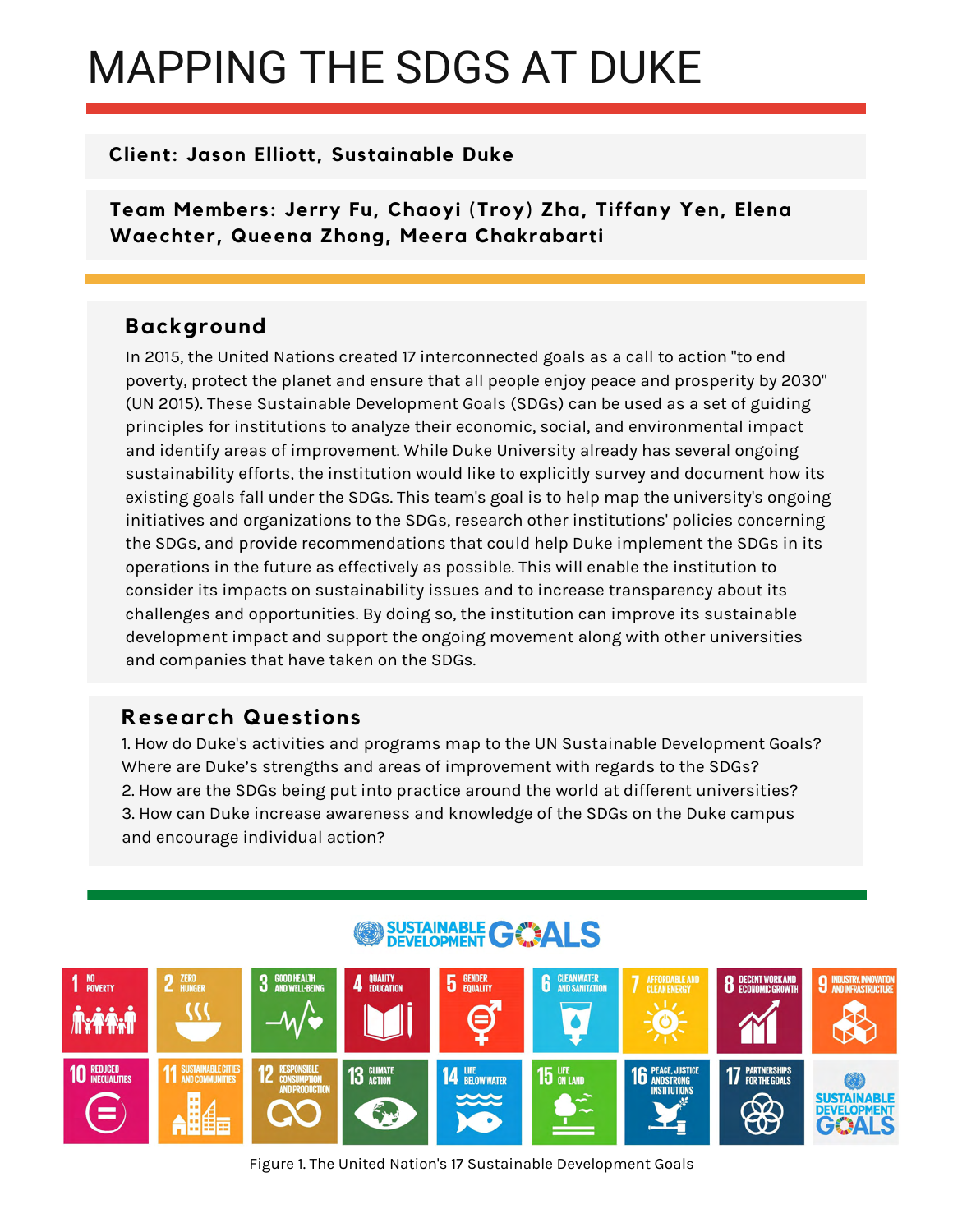## **Approach**

Mapping the SDGs: To determine Duke's progress in integrating the SDGs, the team created a spreadsheet that matches Duke organizations and initiatives to the SDGs. These organizations and initiatives were found on various Duke-affiliated websites. The team performed research on each Duke-affiliated initiative's goals and achievements to map them to the correct SDGs.

Sustainability Report Analysis: To prepare recommendations to help Duke implement the SDGs into its future initiatives and operations, the team analyzed various institutions' sustainability reports. The team used this data to better understand how other universities are implementing the SDGs within their institutions, and how they are using the SDGs to support their sustainability goals.

Interviews: To better understand different universities' current ideas on implementing the SDGs within their campuses, the team conducted two staff interviews at two campuses (Table 1).

Exploratory Student Survey: To gauge campus awareness on the SDGs, the team conducted an exploratory Qualtrics survey made up of an opportunistic sample of Duke students with 8 specific questions. This was to gain preliminary, exploratory data on the team's peers' awareness of the SDGs, their interest in adopting lifestyle changes that align with the SDGs, and their perception of social media's role in supporting sustainability initiatives.

| <b>Name</b>            | <b>Affiliation/Occupation</b>                    | Subject                   | <b>Date</b>    |
|------------------------|--------------------------------------------------|---------------------------|----------------|
| <b>Melissa Maigler</b> | <b>Stanford Sustainability</b><br>Coordinator    | <b>SDG Action Manager</b> | March 30, 2021 |
| <b>David Hawley</b>    | <b>NC State Manager of Global</b><br>Programming | <b>SDG Week</b>           | April 15, 2021 |

## **Data Analysis:**

- 1. Conducted individual and team thematic coding for sustainability reports for other universities and useful articles, which resulted in 4 themes:
	- Institutional methods that Duke can implement
	- Ways to inform and engage individuals
	- Important statistics/data
	- o Steps Duke took to accomplish the change
- 2. Analyzed interviews conducted in Table 1 to inform recommendations stated below including the SDG Action Manager, SDG Week, Stanford's use of STARS templates, and Bow Valley's icons in its sustainability report



## **Components of Sustainability**

The SDGs were designed to integrate all 3 components of sustainability: economic, environmental, and social sustainability. By mapping Duke initiatives and organizations to the SDGs, Duke can address all three components of sustainability. For example, Loyd Ray Farms and Duke's Carbon Offsets Initiative addresses both economic and environmental sustainability and contributes to SDGs 7, 9, 11, 12, and 13. Additionally, the Duke Farmer's Market promotes all three aspects of sustainability equally, while also contributing to SDGs 2, 8, 11, and 12.

Figure 2. Loyd Ray Farms, a Carbon Offsets Initiative part of Duke's Climate Action Plan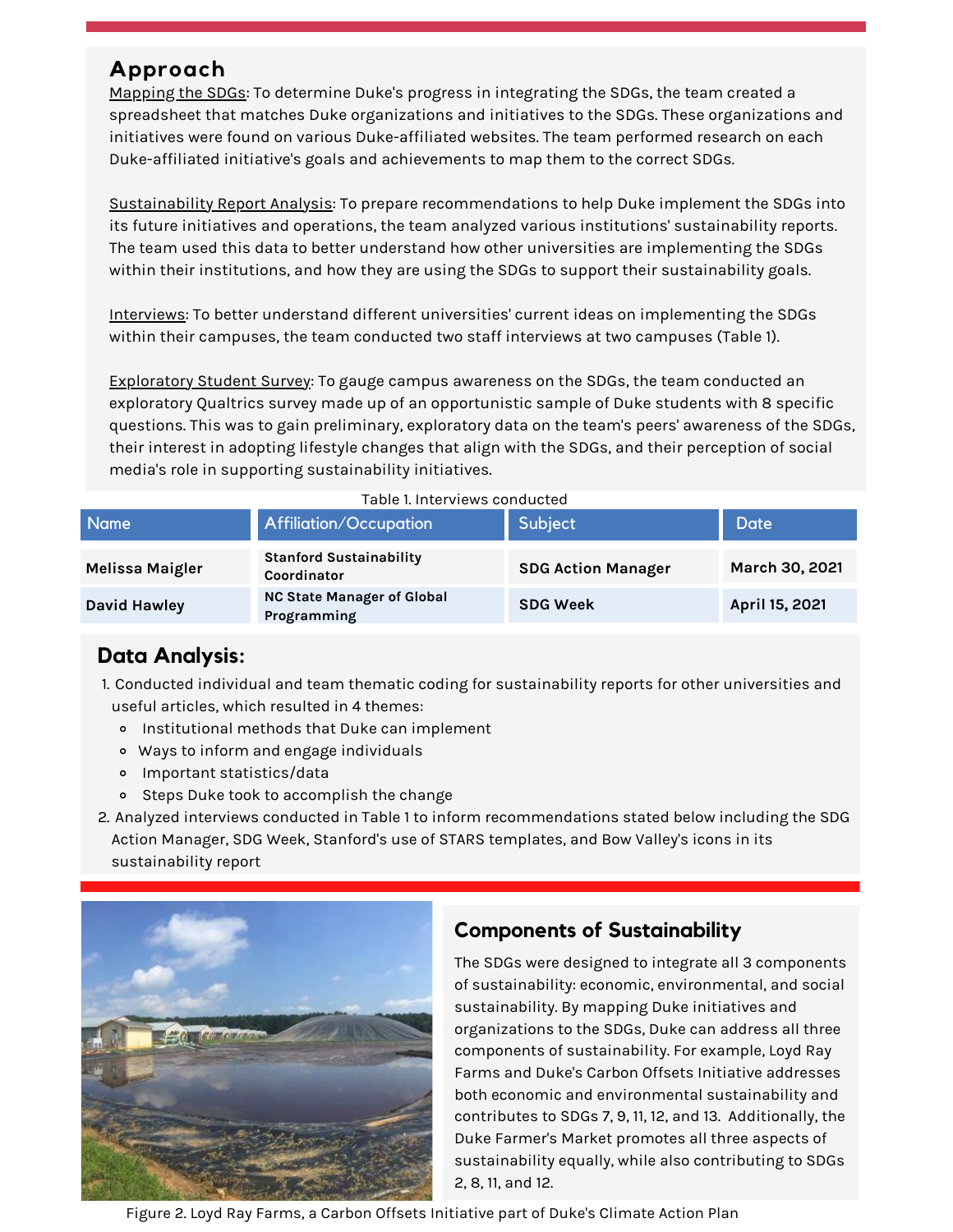"As an academic institution it was really important that we help, not just our own operations, but also the staff and students and the wider community to understand the connections that both the University's operations but also their own behaviors have on the global frame."

- Melissa Maigler on why Stanford chose to implement SDGs in their campus operations and their importance

Number of Duke initiatives that support each SDG



Figure 3. Initiatives/Groups in support of each SDG at Duke

#### **Key Findings**

#### **RQ1: Spreadsheet mapping Duke's current initiatives and organizations to the SDGs (Figure 3)**

Duke has initiatives that address all the SDGs, but some SDGs are more frequently represented than others.

- Most represented: SDG 3 (Good Health and Well-Being), SDG 12 (Responsible Consumption & Production), SDG 13 (Climate Change)
- Least represented: SDG 1 (No Poverty), SDG 5 (Gender Equality), and SDG 14 (Life Below Water)

#### **RQ2: How the SDGs are being put into practice at different universities**

- using service learning as a method to engage students with the SDGs (Albareda-Tiana, 2018)
- investigating curricula, departmental websites, and research for connections to the goals (Goodall, 2020)
- sustainability faculty give guest lectures on the SDGs to increase sustainability literacy and suggest how individuals could better align their actions with the SDGs (BVC Sustainability Report, 2020)
- adding icons to the annual sustainability report to clearly show which SDGs are being addressed (BVC Sustainability Report, 2020)
- following an Objectives and Key Results system, designing a scoring system, and using stakeholder inputs to develop a methodology for all sustainability-related decisions (Villanova Sustainability Leadership Council, 2020)
- invest in quantitative measurement and evaluation of social media efforts helps improve sustainable development outcomes and reaching strategic goals (Carpenter, et. al, 2016)
- Stanford created the SDG Action Manager to set specific SDG-informed targets for campus organizations and track progress  $\circ$  prioritized the SDG Action Manager but also considered GRI, CDP, and STARS framework
- NC State is a member of the University Global Coalition, a platform where universities and higher education organizations work with the UN and other relevant organizations to support the adoption of SDGs (Duke is not currently a member of this coalition)
- Times Higher Education's Impact Ranking: universities submit SDG implementation progress (Duke is not currently ranked)
- NC State found that publicizing events (SDG Week) on social media was not as effective at encouraging student attendance as utilizing connections with honors/scholars programs and faculty

#### **RQ3: How can Duke increase awareness and knowledge of the SDGs, and encourage individual action?\***

- 72% of respondents indicated that they do not know what the UN Sustainable Development Goals are .
- 43% of respondents did not have an opinion and 21% had a negative opinion about Duke's progress in addressing the SDGs.
- 76% of respondents interact with instagram stories the most.
- 66% of respondents said they would be willing to make small lifestyle changes to become more sustainable.



*\*Note: All 72 respondents are the team's Duke friends and colleagues. This is not a representative sample of Duke's entire student population.*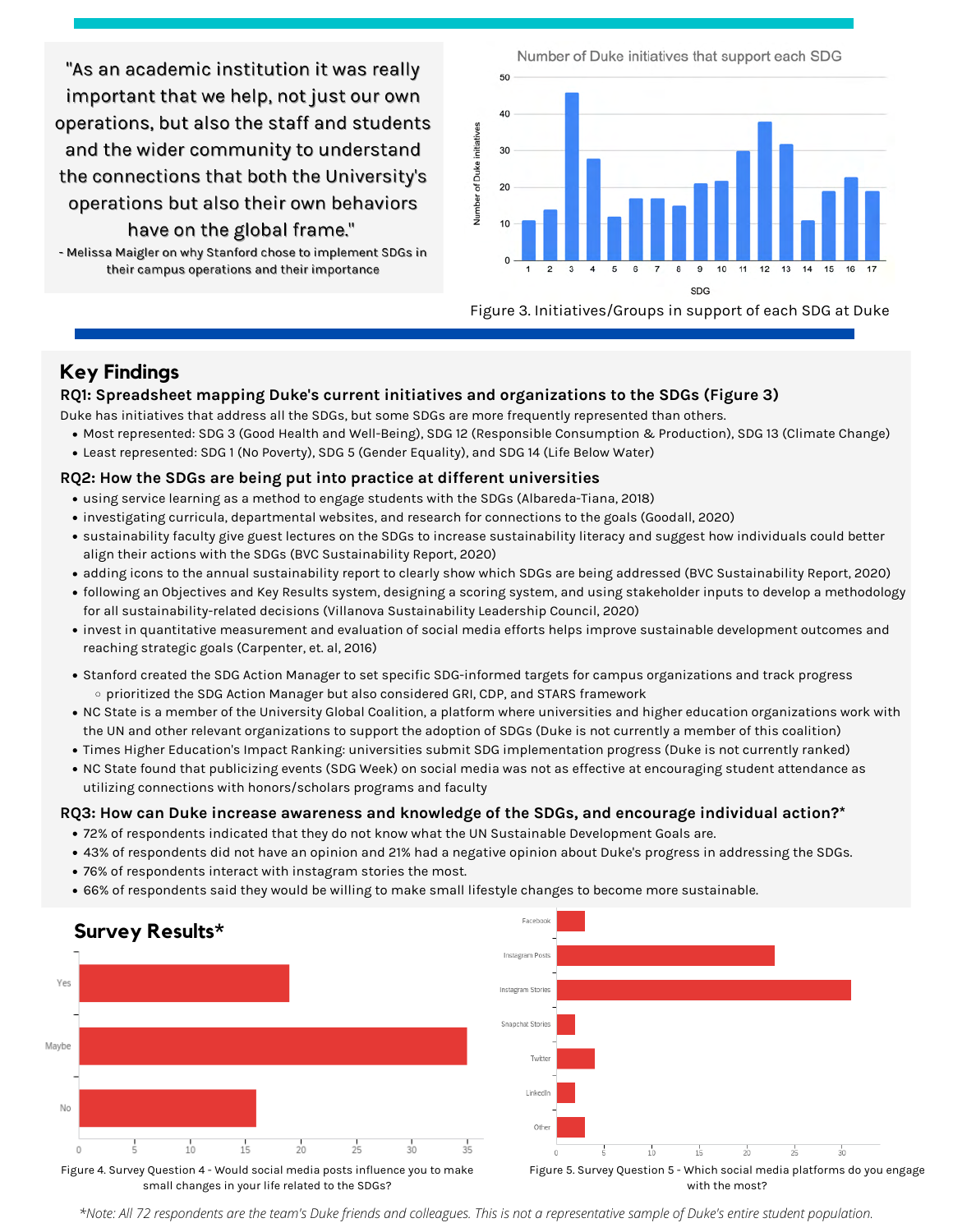## **Conclusion**

Making progress on the Sustainable Development Goals is important to ensure that universities are headed in the right direction in their social, environmental, and economic action plans. Overall, the research collected and analyzed by the team makes it clear that Duke's existing initiatives and organizations already map to the SDGs very well. Based on reviewing several official university documents and club mission statements, some SDGs like SDG 1 (No Poverty), 5 (Gender Equality), and 14 (Life Below Water) do not have as much representation in clubs and initiatives. If Duke wishes to be more well-rounded in its approach to the SDGs, Duke may want to promote more initiatives in these areas. But ultimately, Duke is still committed to all 17 SDG-related issues since Duke can be committed to an issue without a large number of organizations in support of that cause. From the survey results, respondents may be interested in supporting the SDGs and willing to make changes to do so, but awareness for what they are is still very low. Also, social media might be an effective mechanism to provide learning resources, but partnering with on-campus organizations and professors might be better for publicizing events.

### **Recommendations**

#### RQ1: Mapping Duke to the SDGs

- Conduct a stakeholder analysis to determine which SDGs Duke can make the largest impact in or want to prioritize, similar to what other universities have done.
- Create a free account with SDG Action Manager in order to conduct a baseline assessment, set specific targets, track progress and identify opportunities.
- Focus attention on assessed areas of improvement by working with pre-existing organizations to promote more events in support of the SDGs.
- Add icons corresponding to each SDG within its annual sustainability report and website to better communicate which SDGs are being addressed in each section of its sustainability plan.
- Join the University Global Coalition and submitting its SDG progress to the Times Impact Ranking.

#### RQ3: Education Towards Awareness and Behavior Change

- When advertising for SDG-related events, Sustainable Duke can present the event to campus partners and faculty to encourage students to attend. Reaching out to undergraduate (especially underclassmen and larger classrooms) classes would likely be the most effective.
- Sustainable Duke can begin to post SDG-related content using the SDG icons on Instagram stories with its current Instagram account to encourage individual action towards the SDGs. See Figure 7.



Figure 6. Interview with David Hawley



**GBD** Liked by and 29 others **Example School System Compus Farm Community**<br>Supported Agriculture program is back this summer!<br>Supported Agriculture program is back this summer!<br>education with the purchase of 15 weeks of sustainable<br>produce grown just

口

 $OQ$ 



Figure 7. Suggestions for future Instagram post (top) and modifications to current posts (left)

## **Special Thanks to**

**Jason Elliott**, Client and Assistant Director of Sustainable Duke **Melissa Maigler and Moira Zbella**, Sustainability Coordinators at Stanford University **David Hawley**, Sustainability Coordinator at North Carolina State University **Charlotte Clark, Tavey Capps, Alexandra Bennett**, ENV 245 Teaching Staff